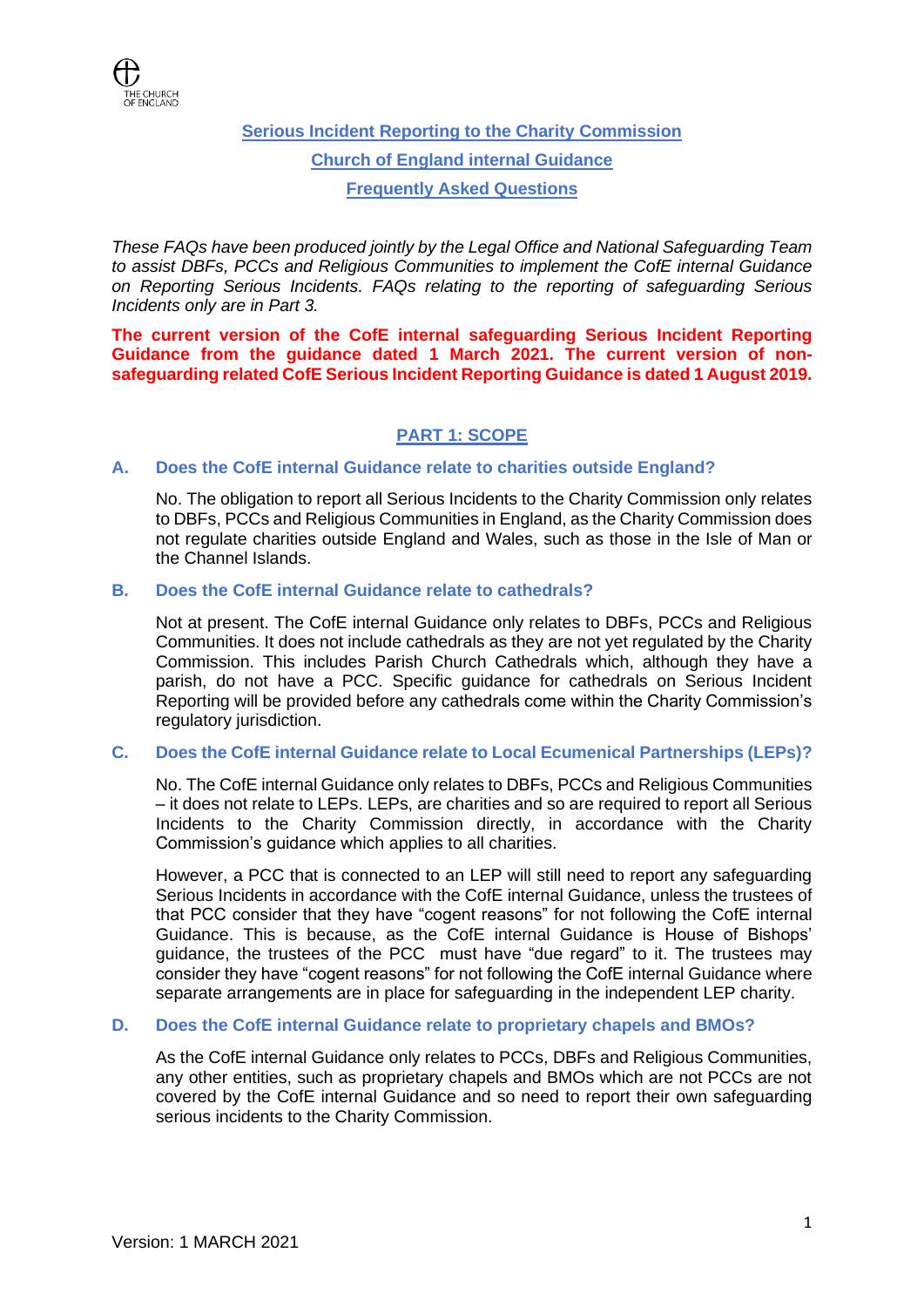

# **E. Are the CofE internal Guidance and templates available online?**

Yes. All the safeguarding related guidance is available from the safeguarding policy and guidance page on the CofE website<sup>1</sup>. All of the CofE internal Guidance, the safeguarding bulk reporting template for DBFs and related documents are available for download from the Parish Resources website<sup>2</sup>.

# **PART 2: REPORTING - GENERAL**

### **A. Is the requirement to report Serious Incidents to the Charity Commission new?**

No. Charities have been required to report all Serious Incidents to the Charity Commission for some years. However, the Charity Commission has increased its emphasis and focus on this requirement in recent years and, as part of this, the Charity Commission has produced a number of significant updates to its guidance on what it expects charities to report to it as a Serious Incident and how they should be reported.

Bespoke CofE internal Guidance has been in place to support and assist with reporting Serious Incidents to the Charity Commission since 1 January 2019.

### **B***.* **Do we need to review our files and report Serious Incidents from previous financial years which were not reported to the Charity Commission?**

If you are a registered charity you must report any Serious Incidents, whether safeguarding or non-safeguarding, that your charity became aware of during the last financial year and have not been reported to the Charity Commission but should have been. You will need to do this so that your charity's trustees can make the declaration in the Charity Commission's annual return for the last financial year, to confirm that there are no Serious Incidents that the charity failed to report to the Charity Commission for the period covered by the annual return. You are not expected to review your files to identify and report Serious Incidents from previous financial years which were not reported to the Charity Commission.

If you are an excepted PCC (i.e. you are a charity but are not registered with the Charity Commission as your annual income is less than £100k) you should ensure that, from the start of this financial year, all Serious Incidents (both safeguarding and nonsafeguarding) are reported to the Charity Commission in accordance with the CofE internal Guidance. You are not expected to review your files to identify and report Serious Incidents from previous financial years which were not reported to the Charity Commission.

### **C. Do PCCs report ALL serious incidents to the Charity Commission through their DBF?**

No. PCCs only report safeguarding serious incidents through the DBF. PCCs should continue to report all non-safeguarding Serious Incidents directly to the Charity Commission in accordance with the CofE internal Guidance.

<sup>1</sup> [Policy and practice guidance | The Church of England](https://www.churchofengland.org/safeguarding/policy-and-practice-guidance)

<sup>2</sup> Serious Incident Reporting - [Parish ResourcesParish Resources](https://www.parishresources.org.uk/pccs/trusteeship/serious-incident-reporting/)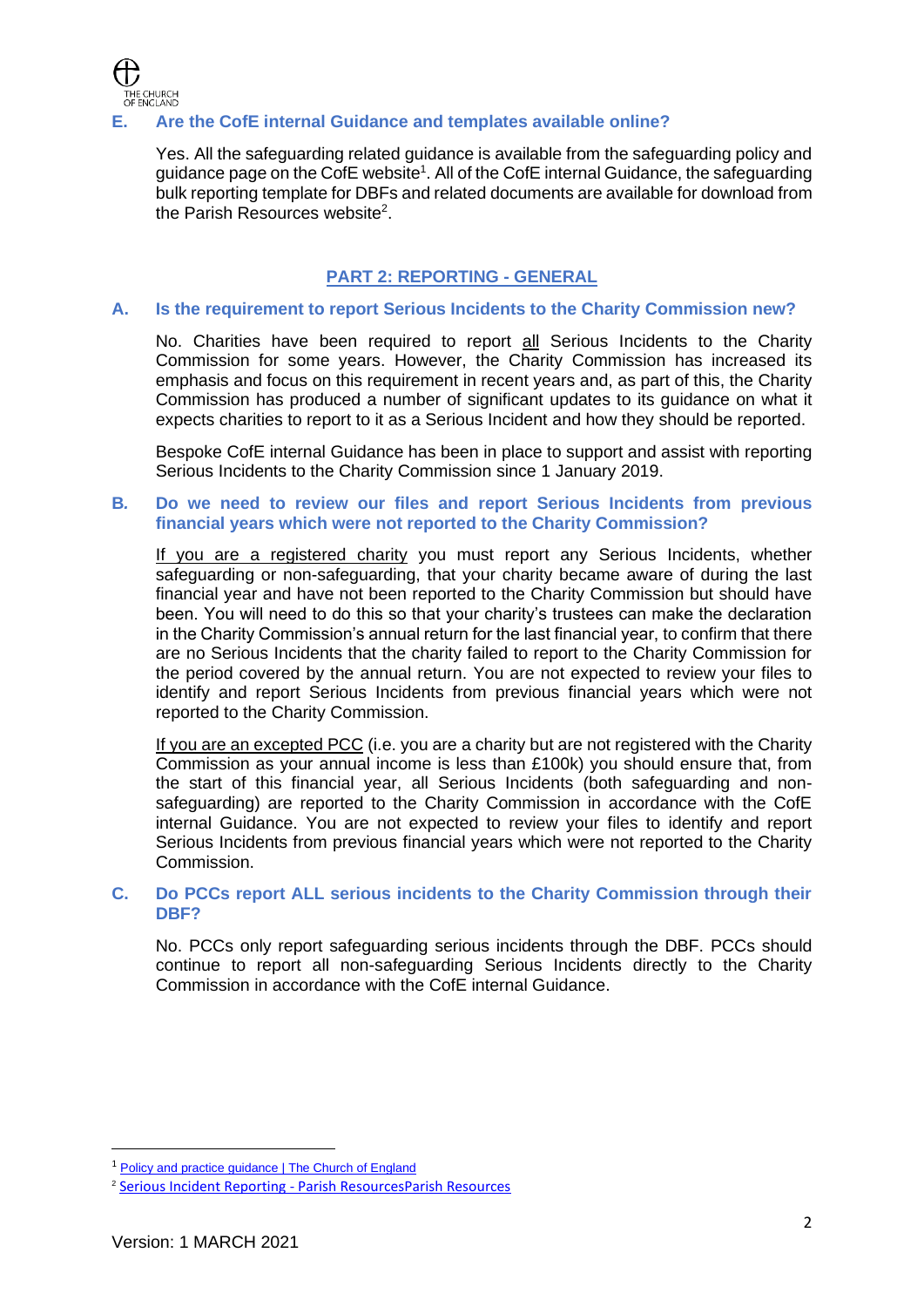

# **PART 3: DELEGATION AND REPORTING SAFEGUARDING SERIOUS INCIDENTS**

# **A. Where does the ultimate responsibility sit for reporting safeguarding Serious Incidents to the Charity Commission?**

The ultimate responsibility for reporting all safeguarding Serious Incidents to the Charity Commission sits with the trustees of the charity (DBF, PCC or Religious Community) in which the Serious Incident occurred. The CofE internal Guidance requires this responsibility to be delegated to the DSA (if a PCC or a DBF) or to the Designated Safeguarding Person in the Religious Community.

The CofE internal Guidance makes it clear that trustees are expected to delegate formally their responsibility to report safeguarding Serious Incidents to the Charity Commission in accordance with the requirements in the CofE internal Guidance. This means that the delegation should set out clearly what the parameters of the delegated responsibility are, to enable the relevant trustees to maintain an appropriate degree of oversight of the reporting process in accordance with requirements in the delegation. Therefore, trustees need to be informed about the reporting of the most high-risk Serious Incidents, as well where a decision is taken by the DSA that an incident reported to the DSA by the trustees as a serious incident does not in fact need to be reported to the Charity Commission, as it is not considered to be a Serious Incident for these purposes.

#### **B. Can we amend the example template delegations?<sup>3</sup>**

Yes. The example template delegations are examples which DBFs, PCCs and Religious Communities can tailor to their charity as required, provided that the delegations in place reflect the requirements in the CofE internal Guidance. We are aware that some DBFs intend to amend the example PCC delegation template to reflect how the process will work in their diocese and provide quidance to PCCs in relation to this.

### **C. Does the DBF need to ensure that all PCCs in their diocese have passed a delegation resolution?**

No. In an ideal world, all PCCs would pass a delegation resolution as soon as it is reasonably practicable to do so, such as at their next PCC meeting. However, if they have not yet passed a delegation resolution when the PCC needs to inform the DSA that a safeguarding Serious Incident has occurred in the PCC, a delegation resolution can be passed at that point.<sup>4</sup>

### **D. Are DSAs liable for a decision that a safeguarding incident does NOT need to be reported to the Charity Commission as a Serious Incident on behalf of a PCC where this decision is later found to have been incorrect?**

No. A DSA would not incur any sort of personal liability or penalty if the DSA decides, incorrectly, that an incident does not need to be reported to the Charity Commission as a safeguarding Serious Incident on behalf of a PCC. Ultimate responsibility for making the report remains with the PCC's trustees, which should be reflected in the terms of the delegation in place<sup>5</sup>. The example template delegations for a PCC provide that, where a decision is taken by a DSA that a safeguarding incident does NOT need to be reported to the Charity Commission as a Serious Incident on behalf of a PCC, that decision should be reported to the PCC's trustees, together with reasons for that decision, and recorded in writing. This will enable the PCC's trustees to demonstrate that they acted properly when approving the DSA's decision not to report an incident to the Charity Commission.

<sup>3</sup> Updated example template delegations have been produced to support the revised guidance dated 1 March 2021.

<sup>4</sup> A PCC can either pass a delegation resolution at a meeting or by email (see section M29 of the Church Representation Rules 2020).

<sup>5</sup> See response to Part 3, Question A, above.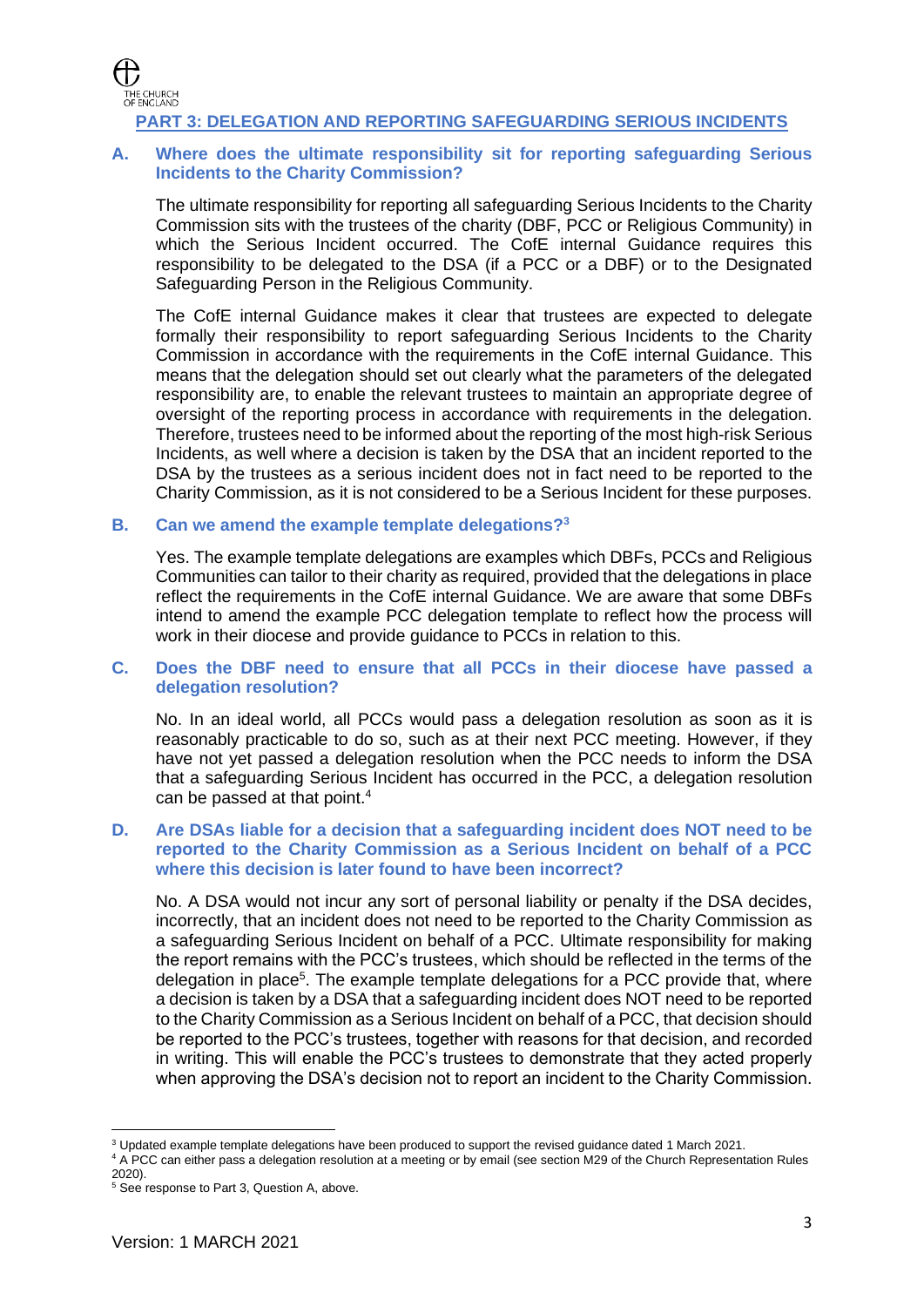

The PCC's trustees should always have the opportunity to consider, challenge and ratify a decision by a DSA not to report an incident to the Charity Commission.

If a situation arises where the PCC's trustees consider that the DSA decision NOT to report a safeguarding incident to the Charity Commission is incorrect, they do not need to ratify that decision. Instead, the PCC's trustees may suspend the delegation and report that safeguarding Serious incident directly to the Charity Commission, on the basis that they believe they have cogent reasons for departing from the CofE internal Guidance, having had due regard to it.

### **E. Are DSAs responsible for reporting a safeguarding Serious Incident to the Charity Commission on behalf of a PCC that has not informed the DSA of the incident?**

No. The responsibility placed on the DSA to report the incident flows from the Parish Safeguarding Officer ("**PSO**") having first informed the DSA about an alleged incident, in accordance with the CofE internal Guidance. Therefore, if a PCC does not comply with its obligations under the CofE internal Guidance to report a safeguarding Serious Incident to the DSA, the DSA/DS are not responsible for reporting an incident which they do not know about<sup>6</sup>.

### **F. When a DBF makes the declaration in the Charity Commission annual return, confirming it has reported any Serious Incidents for the period covered by the annual return, does this include any safeguarding Serious Incidents in PCCs?**

No. When the DBF makes this declaration it only refers to those Serious Incidents (both safeguarding and otherwise) which need to be reported by the DBF in its own right.

### **G. Do DBFs have to bulk report appropriate safeguarding Serious Incidents?**

No. Bulk reporting is an OPTION, not a requirement, which is available to reduce the administration involved with reporting for those DBFs who may find it helpful. If DBFs wish to bulk report safeguarding Serious Incidents, they must use the Charity Commission's bespoke DBF bulk reporting template<sup>7</sup>.

### **H. Do all the trustees need to be involved in decisions relating to reporting safeguarding Serious Incidents?**

No. Although the ultimate responsibility for reporting safeguarding serious incidents to the Charity Commission sits with the charity's trustees, for reasons relating to confidentiality, many charities restrict information relating to safeguarding incidents to a smaller group of trustees only. For this reason, the example template delegation for PCCs includes suggested wording to facilitate the delegation of the oversight of the reporting safeguarding serious incidents to a more limited trustee group who have responsibility for safeguarding.

### **I. Can a DSA report a safeguarding Serious Incident to the Charity Commission on behalf of a PCC's trustees, where the DSA has been informed about the allegation by a third party and the PCC is not aware of the allegation?**

Yes, although some/all of the PCC's trustees will need to be informed about the incident. When information about a safeguarding allegation is received by a DSA, the first step is to manage the safeguarding risk in accordance with the appropriate policies. Reporting to the Charity Commission follows after. As part of addressing any safeguarding risk identified in the PCC, the DSA will usually need to inform some or all of the PCC's trustees.

<sup>6</sup> NB: See also response to Part 3, Question I, below.

<sup>&</sup>lt;sup>7</sup>This template can be downloaded from **Policy and practice guidance** | The Church of England